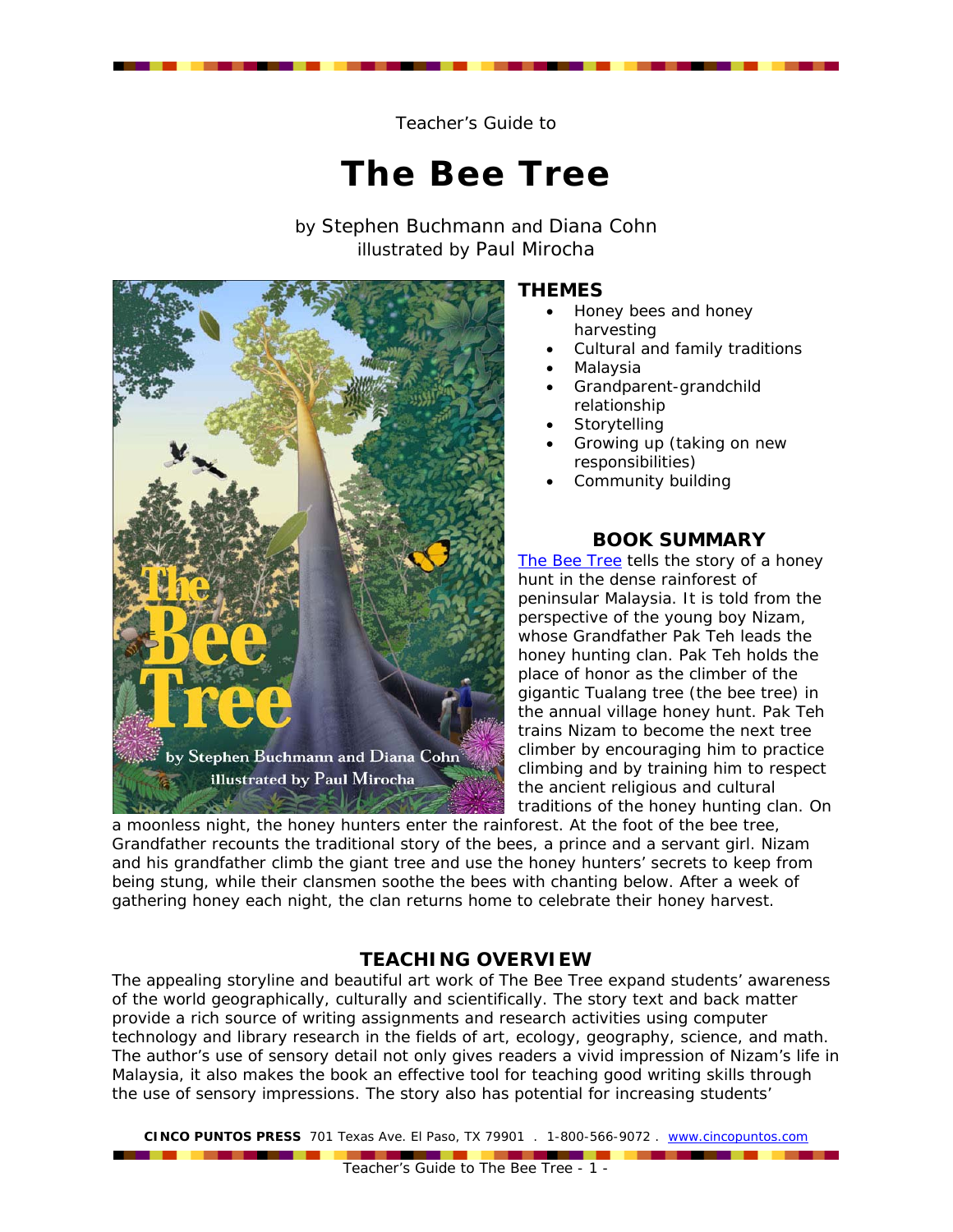awareness of their own family, religious, and cultural traditions and for enhancing community relationships through family storytelling during multi-generational, after-school activities.

There is also an important environmental aspect to *The Bee Tree*. The giant honey bees of the Asian rainforests are one of a number of insects and animals who are called pollinators. Without bees and other pollinators like them, most plants, animals and humans would not survive. Here's why:

Bees have four wings and hairy bodies. Pollen grains from the anthers of flowers stick to the bees' furry bodies. As the hungry bees go about collecting sugary nectar and proteinrich pollen to feed their brood, they carry a tiny fraction of this pollen from one flower to flower. Pollination occurs when pollen is moved within flowers or carried from one flower to another of the same species by these bees, or by birds, bats and other animals, or by the wind. This transfer of pollen in and among flowers of the same species leads to fertilization and successful seed and fruit production for the plant. Pollination ensures that a plant will produce full-bodied fruit and a full set of fertile seeds, capable of germinating.

Eighty percent of the food plant species worldwide depend on pollination by animals, almost all of which are insects. One out of every three mouthfuls of food we eat, and of the beverages we drink, is delivered to us by pollinators.

More than half of the world's diet of fats and oils comes from oilseed crops, many of which are pollinated by animals, including cotton, oil palm, canola and sunflowers. Worldwide, approximately 1,000 of the estimated 1,330 crop plants grown for food, beverages, fibers, condiments, spices and medicines are pollinated by animals. Products of pollination by honey bees and other insects are worth \$40 billion annually in the U.S.

In the rainforests of Malaysia, the world's largest honey bees (Apis dorsata)—the bees featured in *The Bee Tree*—are the main pollinators of the tallest trees in the rainforest.

Today, however, possible declines in the health and population of pollinators pose a significant threat to the integrity of biodiversity, to global food webs, and to human health. Factors which might be contributing to declines include the improper use of pesticides and herbicides; habitat fragmentation, loss, and degradation (when too much logging occurs in an area, for instance) causing a reduction of food sources and sites for mating, nesting, roosting, and migration; aggressive competition from non-native species; disease, predators, and parasites; climate change; and lack of floral diversity.

For more information about pollinators and what you can do to bring this issue to your students, go to [www.nappc.org.](http://www.nappc.org/) North American Pollinator Protection Campaign.

You might also want to talk about the release of eight pollinator stamps during National Pollinator Week (June 24 – 30, 2007).

[http://www.pollinator.org/Resources/USPSsr06\\_048.pdf](http://www.pollinator.org/Resources/USPSsr06_048.pdf)

-------

## **COMPREHENSION STRATEGIES**

## **BEFORE READING**

Ask students to look at the front and back covers of the book. Ask, what do you notice? Then, what else do you notice? Acknowledge each student's observation by repeating it back in some way: paraphrase or repeat their responses using correct English and adding in more extensive vocabulary to model and build language skills. Encourage children to predict what the story will be about. When they make interpretive observations, ask them "What do you see in the picture that makes you say that?" Again, respond to their explanations by repeating or paraphrasing them.

Show students where Malaysia is located on the globe in relation to their city and state. If possible, bring a honeycomb to class to show students. Then connect the story to students' own experiences. What do they know about honey bees? Has anyone been stung by a bee or wasp? How do people keep from getting stung when they are collecting the

**CINCO PUNTOS PRESS** 701 Texas Ave. El Paso, TX 79901 . 1-800-566-9072 . www.cincopuntos.com

\_\_\_\_\_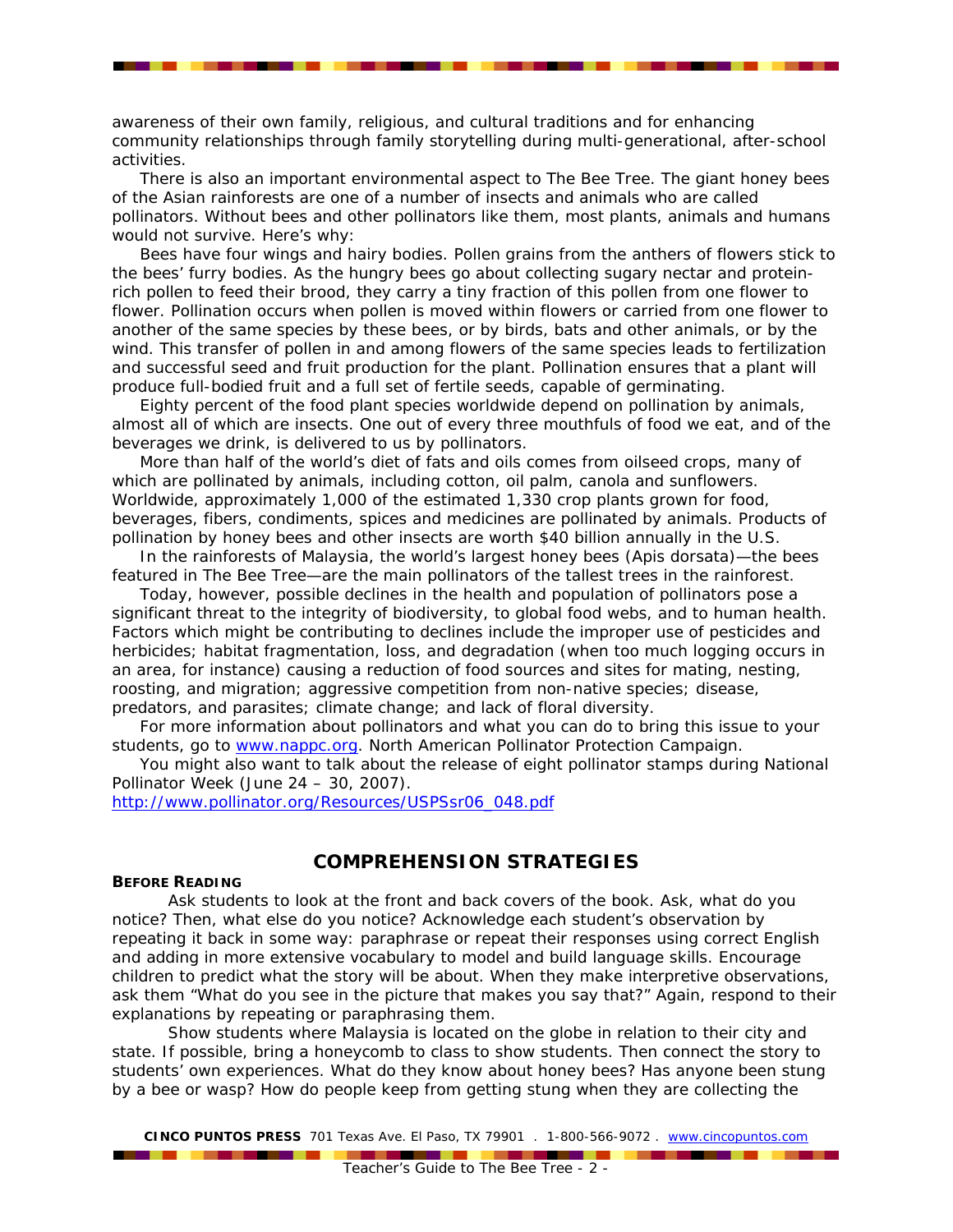bees' honey? What do the students know about a rainforest? Have they ever been in one or seen one on TV or in the movies?

## **AS READING PROGRESSES**

Read and/or assign reading times for independent readers into two segments, the text of the story and the back matter.

#### **SEGMENT ONE: TEXT**

Read the book to the class (or make independent reading assignments to individuals).

- 1) Explain unfamiliar words as you meet them in the text and list them on the board. Possibilities: comb (honeycomb), rice paddies, mosque, cicada, cascade, monsoon, swarming.
- 2) Occasionally ask students to describe what they see in the pictures, as they did with the cover. How does the picture add meaning to the text?
- 3) At the story's end ask what did Nizam want? What did his grandfather want? Did each one get what he wanted? Discuss their motives, behaviors, and feelings as students review the basic storyline.

#### **SEGMENT TWO: BACK MATTER**

Use map, globe and photographs to give mini-lessons on the science of bees and the geography of Malaysia.

## **AFTER READING**

#### **LANGUAGE ARTS ACTIVITIES**

. . . . . . . . . . .

- 1) It is important to give children opportunities for narration for retelling and reinterpreting the story in their own words – soon after they read or hear the story. Use drama and art activities (see art suggestions below) or tell them to pretend they went on the expedition with Nizam and write a letter home telling about it.
- 2) Research a specific topic as individuals or in small groups. Brainstorm possibilities. Require use of a variety of resources (Internet, library, magazines, periodicals, newspapers, guest speakers, etc.) Ask students to write a paragraph or a page or to give a mini oral presentation on their discoveries. Examples:
	- a) Find out about one of the animals, insects, or unusual plants in the Malaysian forest. Describe it so somebody who has never seen it can imagine it. The Malaysian sun bear with its long tongue might be a good animal for someone to choose.
	- b) Research and describe the houses or clothing of the Malaysian people.
	- c) Explain: how bees make honey from the sugary nectar inside flowers , how bees sting, how honey is used for first aid and medicine, how honey is gathered in another culture. (.) NO- this is wrong, flies do not make honey. I removed that statement. What was the honey hunters secret that allowed them to harvest the honey from the giant honeycombs without being stung (a torch struck against the branch produced a shower of sparks "the falling stars" which the bees followed to the ground. The disoriented bees remain on the ground until sunrise, thus leaving the honey hunters alone high overhead in the tree branches).
- 3) Post three large blank outlines of Malaysia in the classroom. As students research the animals, plants, and people of Malaysia, have them paste pictures of the animals on one outline, plants on another, and Malaysian scenes and people on the third.

**CINCO PUNTOS PRESS** 701 Texas Ave. El Paso, TX 79901 . 1-800-566-9072 . www.cincopuntos.com

------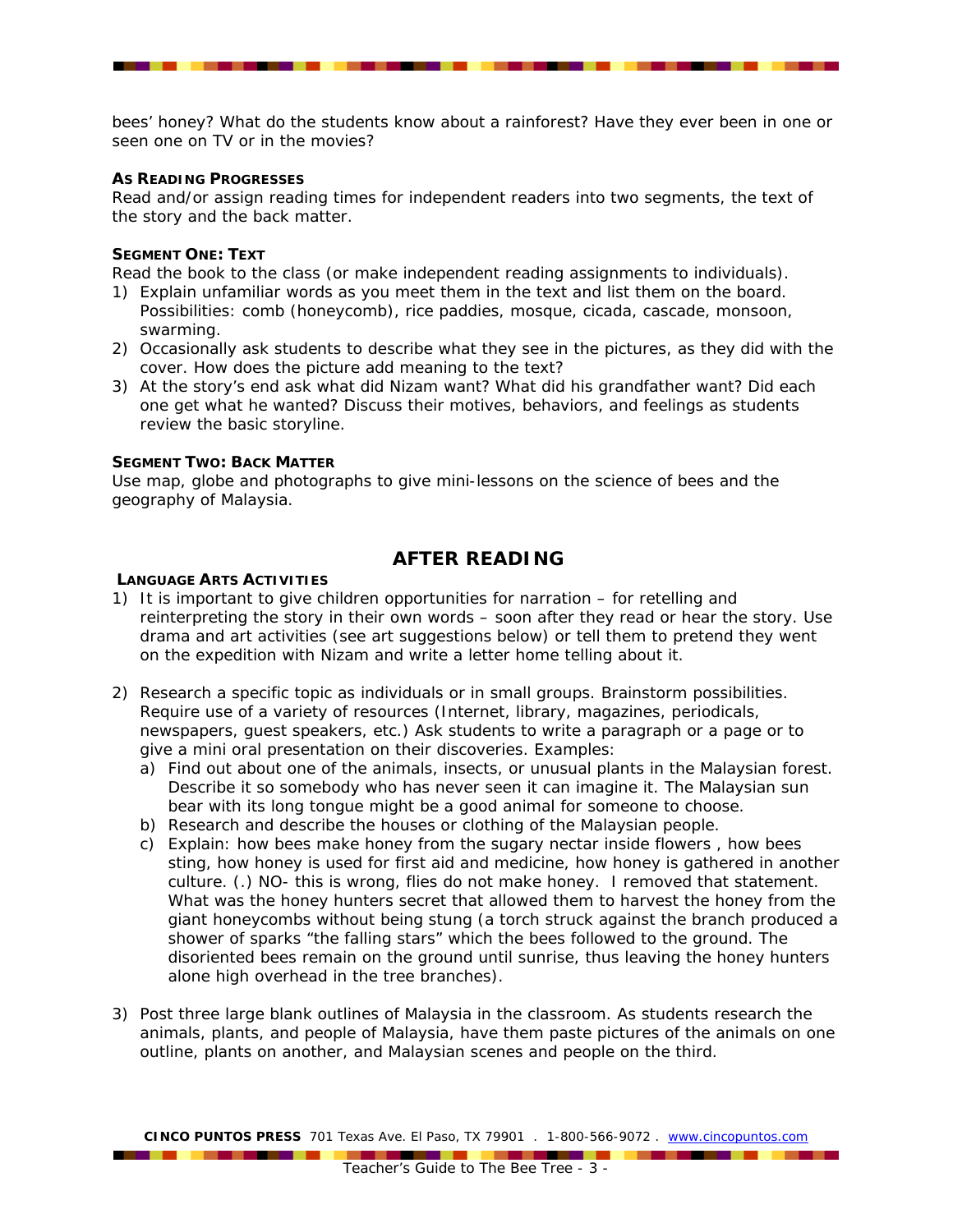- 4) Discuss Nizam's relationship with his grandfather. Ask students to write memories of or poems about one of their grandparents or other older relatives.
- 5) Discuss daily life in Nizam's village and his trip through the jungle. Ask children to write a persuasive essay about
	- a) What they would like/dislike about gathering honey in the jungle
	- b) What they would like/dislike about living in Nizam's village
- 6) Explain what traditions are. Then re-read the story and ask students to raise their hands when they notice a tradition. (Examples: Grandfather leading in prayer, "Peace be upon you" greeting, lesson on how to enter the forest, telling the traditional story of the bees, giving honeycomb back to the forest, the honey feast) Discuss Nizam's relationship with his grandfather and the religious and cultural traditions they shared. Ask students to share examples of their family's religious and other cultural traditions. Have students draw a picture and write a paragraph or more about a family tradition. This activity also makes a good Family Night activity if you invite students' parents, grandparents, and other relatives to the classroom, read the story, and ask the relatives to describe to their student a memory of a family tradition. Prime the pump with a SHORT example of one of your own family traditions. Ask students to draw a picture of their relative's story and then encourage the student and the relative to show the picture and share the story with the group. These drawings and stories can be laminated and used as family gifts.
- 7) Re-read the Hitam Manis myth. Ask children to write their own myth to explain: Why Bees Sting, Why Honey is Sweet, or Why American Bees Make Honey. Or let children choose their own myth topic such as Why the Sky is Blue.
- 8) Give foundational lessons on using the five senses in writing.
	- a) Preparation: becoming aware of the five senses

--------

Teach children a chant about writing with the five senses and the emotions: "Hearing (as they touch an ear), Seeing (touch an eye) Smelling (touch their nose) Tasting (touch their lips), Feeling with Touch (as they scratch their chin) and Feeling with the Heart (as they place their hand over their heart)." Pass out apple or orange slices, but tell students not to eat them yet. Squirt sanitizer in each student's hands and ask them to describe how it looks, what it smells like, and what it feels like being rubbed in. List their responses (adjectives) on the board. Then have them pick up the apple slice. What does it look like? Feel like? Smell like? Now have them place it in their mouths and describe how it feels before and after biting down. What does biting it sound like? What does it taste like? Again, list their responses on the board. If you have time, you can add another snack with contrasting texture and taste, like nuts or crackers. If you have a honeycomb, you can give each child a small piece to explore. Explain that there are two ways of feeling, the physical and the emotional.

- b) Tell students to notice how Nizam uses each of all the five senses and his emotions in his story. Then re-read the story, discussing what Nizam sees, hears, smells, tastes, feels physically and feels emotionally. Also note his use of comparisons (similes).
- c) Later, use the chant to remind students about the five senses just before a school activity that uses multiple senses (examples: lunch, P.E., field trip). Tell them to try to be aware of their five senses during the activity.
- d) As soon as possible after they return from the activity, put five headings on the board: seeing, hearing, etc., and start collecting their sensory impressions. What did they hear? Smell?

**CINCO PUNTOS PRESS** 701 Texas Ave. El Paso, TX 79901 . 1-800-566-9072 . www.cincopuntos.com

-----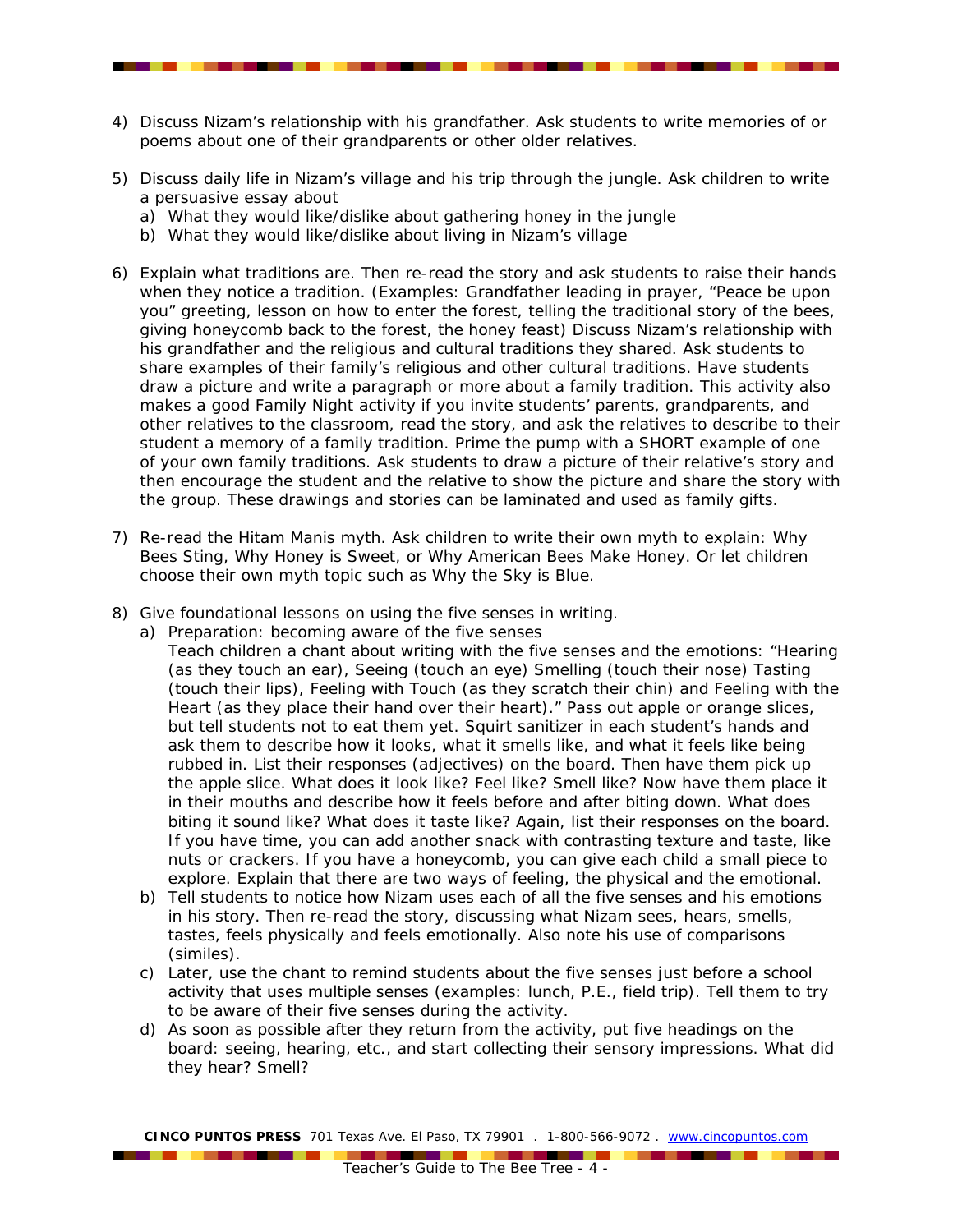e) Write a class poem using phrases from the board or assign students to write a paragraph describing their experience. They can borrow each other's ideas from the board to write the paragraph.

## **ART ACTIVITIES**

- 1) As individuals or in small groups, assign students to create a model of the rainforest and the bee tree. Let them use pipe cleaner figures to retell the story.
- 2) Have students create dioramas of various scenes in the book and use their dioramas to retell the story.
- 3) Have an artist come into the class to show students how to draw plants or insects from photographs and real life, like the drawings in the book.
- 4) Recreate a Malaysian rainforest scene on a long roll of butcher paper. Draw the plants as a background and paste in students' drawings or printouts of Internet or other pictures of Malaysian insects and animals. Hang the rainforest scene in the hallway.
- 5) Have students make costumes using Malaysian dress and give their presentations wearing their costumes.

## **SOCIAL STUDIES ACTIVITIES:**

- 1) Find your state and/or city on a globe. Then find peninsular Malaysia. Locate
- 2) Peninsular Malaysia (where our story takes place) vs. Sabah and Sarawak (on the giant island of Kalimantan, formerly known as Borneo). Find other countries the class has studied during the year. List and find the different places where students have relatives.
- 3) Make salt dough relief maps of Malaysia in small groups.
- 4) Brainstorm a project where the class can perform a service for the school just as the honey hunters performed a service for their village.

## **MATH ACTIVITIES:**

- 1) How much water is the average Malaysian rainforest rainfall? To demonstrate, have students measure 80 inches from the floor to a point on the wall of the classroom. Make a chart or table comparing rainfall amounts in Malaysia to the place where students live and to the different parts of the country (or the world) where students have relatives.
- 2) What currency is used in Malaysia? What is its value in relation to the U.S. dollar? Have students research these questions and create math story problems using exchange rates and amounts for Malaysians and Americans traveling in each other's countries. Photocopy the story problems for a homework handout.

#### **MUSIC ACTIVITY**

Listen to music (or noisy animals sounds from animals that live in these rainforests) from the Malaysian culture while doing art projects.

# **CURRICULUM COVERAGE AND EXTENSIONS**

## **1) LANGUAGE ARTS**

- a) **Writing Skills:** Response to text/others; description skills, writing for a variety of purposes – to express, to discover, to reflect, to inform, to entertain; narrative writing; creative writing, poetry; journal writing; letter writing; inquiry/research; writing processes
- b) **Speaking Skills:** Response to text/others; description skills, individual/group discussion skills, presentation skills.
- c) **Reading Skills:** Setting purposes for reading; prior knowledge; prediction skills, word identification; vocabulary development; story elements – main ideas,

**CINCO PUNTOS PRESS** 701 Texas Ave. El Paso, TX 79901 . 1-800-566-9072 . www.cincopuntos.com

. . . . . . . . . . . . .